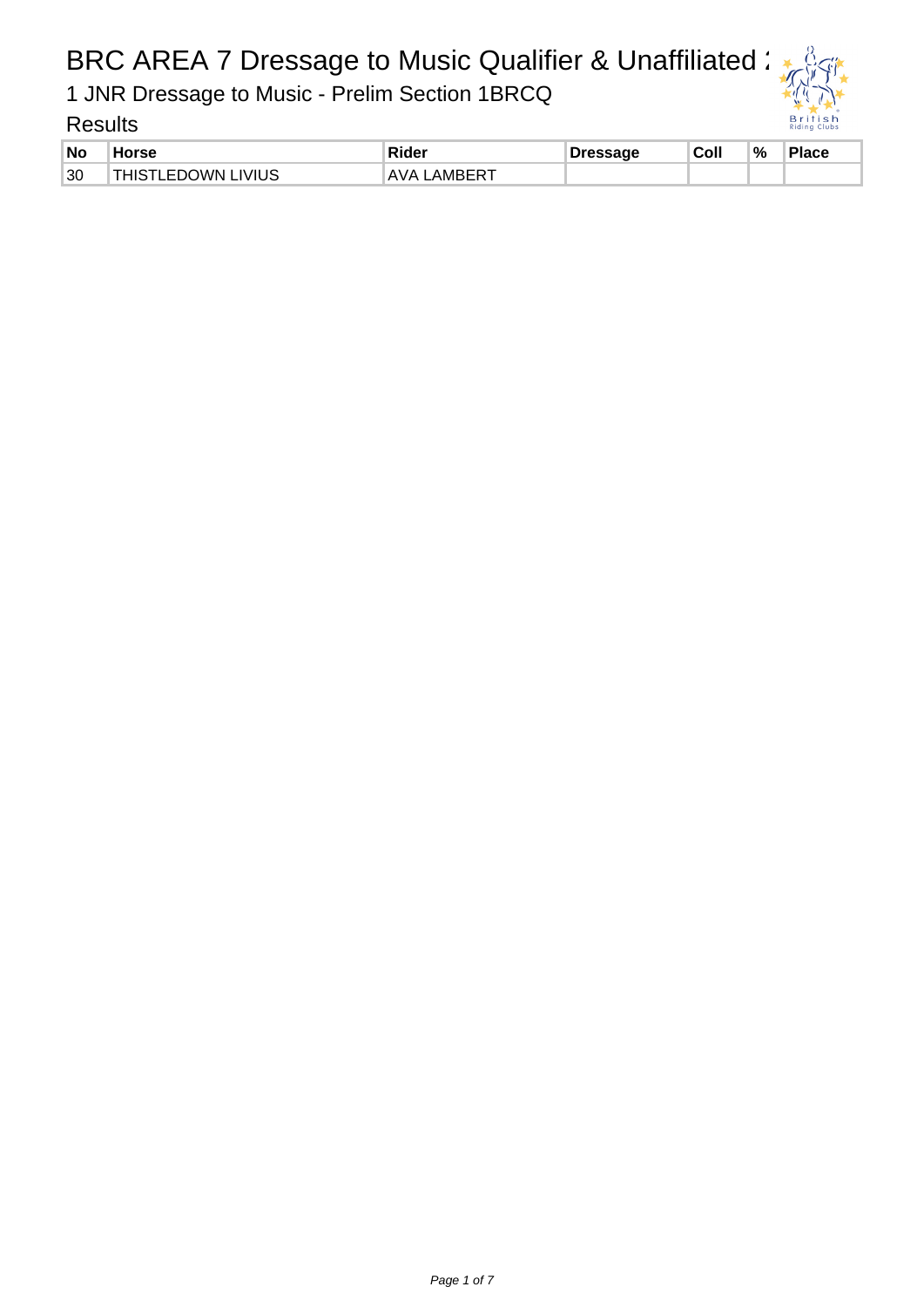2 JNR Dressage to Music - Novice Section 2BRCQ

| <b>No</b> | Horse                     | .Rider                   | Dressage | Coll | % | Place |
|-----------|---------------------------|--------------------------|----------|------|---|-------|
|           | `Glenlichd Fair Un Square | <b>Hawkins</b><br>violet |          |      |   |       |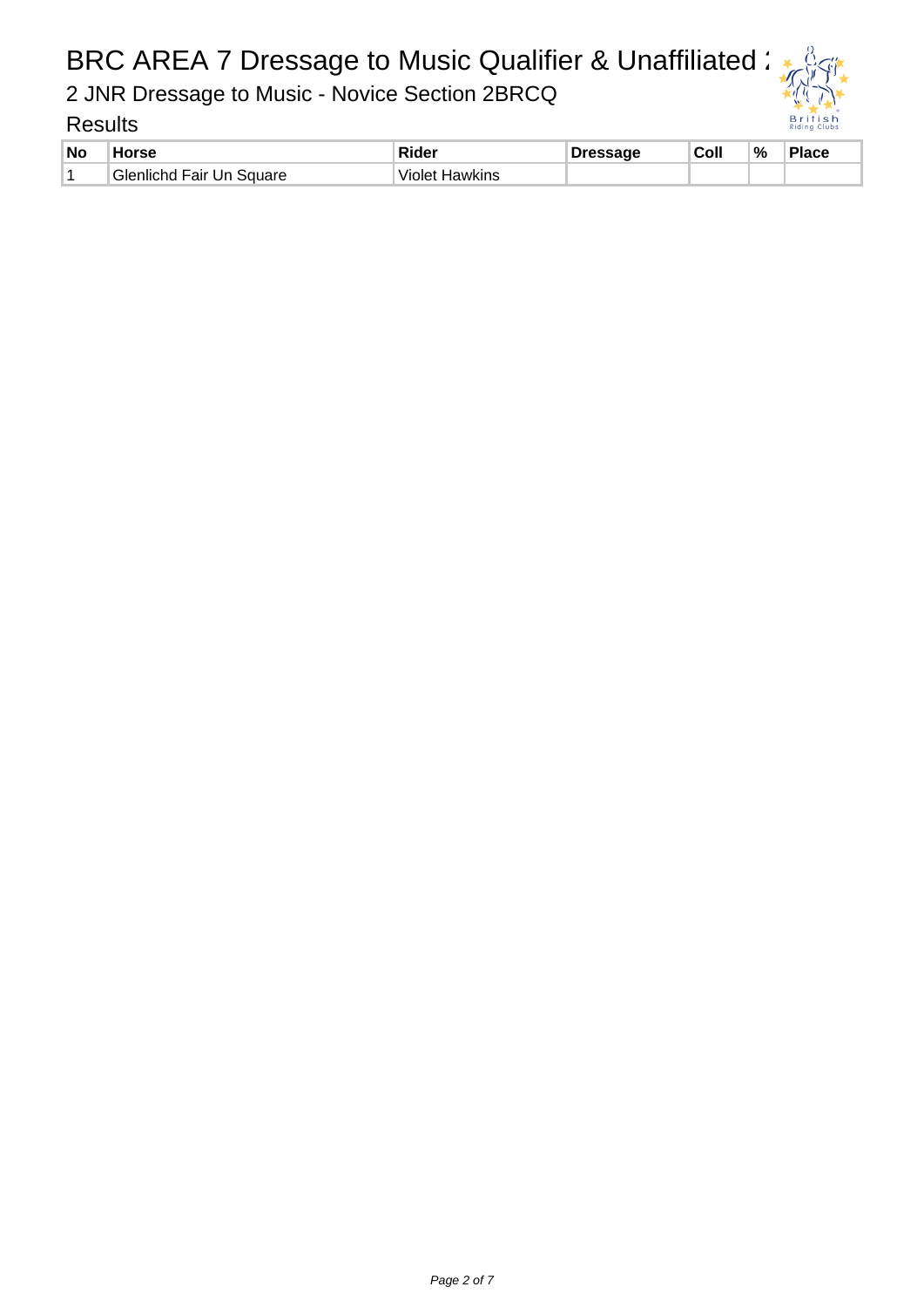5 SNR Dressage to Music - Prelim Section 5BRCQ

| No | <b>Horse</b> | <b>Rider</b>      | <b>Dressage</b> | Coll | % | <b>Place</b> |
|----|--------------|-------------------|-----------------|------|---|--------------|
| 29 | Azizi        | Rebecca Rayner    |                 |      |   |              |
| 31 | CONNIES GOLD | <b>JAN PAXTON</b> |                 |      |   |              |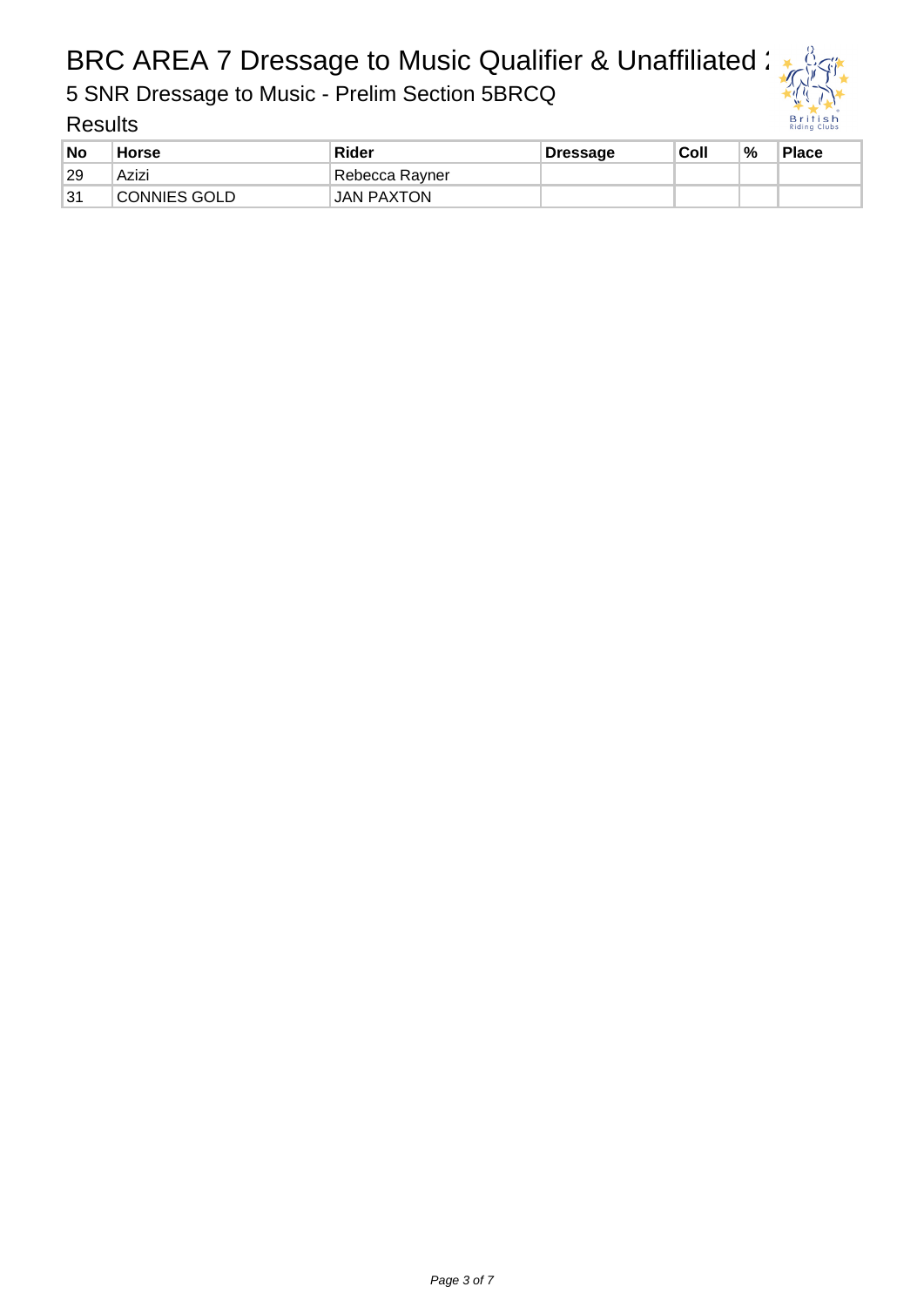6 SNR 0 points Dressage to Music - Novice Section 6BRCQ

| <b>No</b> | <b>Horse</b>                | Rider                    | <b>Dressage</b> | Coll | $\frac{0}{0}$ | <b>Place</b> |
|-----------|-----------------------------|--------------------------|-----------------|------|---------------|--------------|
| 2         | Pollyanna Steele            | <b>Tracey Toombs</b>     |                 |      |               |              |
| 9         | <b>Titus' Lady Chocolat</b> | <b>Catriona Paterson</b> |                 |      |               |              |
| 10        | Meres Just A Mo             | Catriona Paterson        |                 |      |               |              |
| 11        | Shane Lad                   | Sarah Anderson           |                 |      |               |              |
| 17        | Scrumpy                     | Lynsey Ellis             |                 |      |               |              |
| 34        | <b>RAINBOW STAR</b>         | <b>DEBBIE ROBINSON</b>   |                 |      |               |              |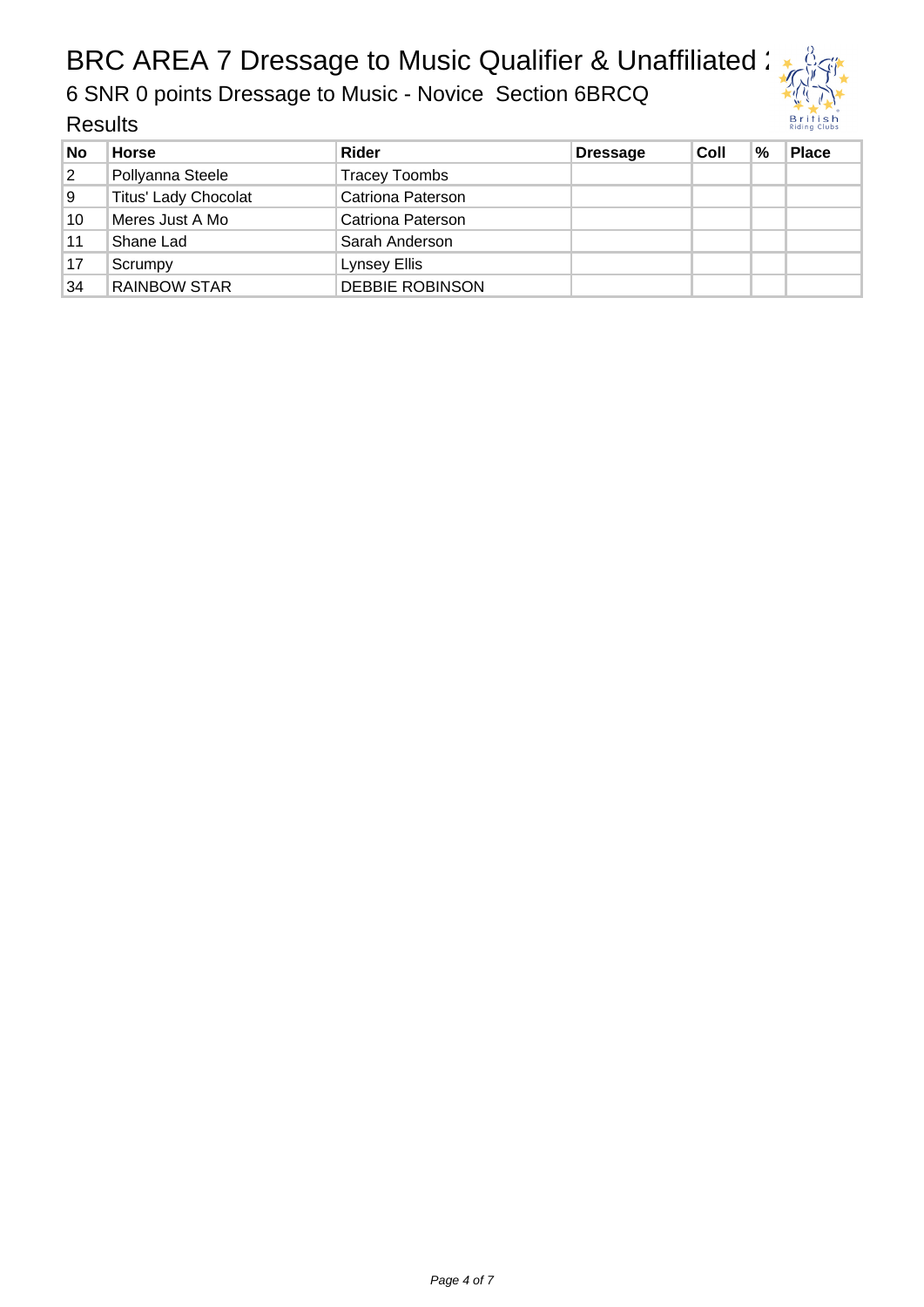7 SNR WITH Points Dressage to Music Novice Section 7BRC Q



| No              | <b>Horse</b>            | <b>Rider</b>        | <b>Dressage</b> | Coll | % | <b>Place</b> |
|-----------------|-------------------------|---------------------|-----------------|------|---|--------------|
| 3               | Ash Hill Bobby          | Sarah Scott         |                 |      |   |              |
| 12 <sup>°</sup> | Maesmynach Velvet       | Alison Jones        |                 |      |   |              |
| 13              | Angels Legacy           | Sarah Anderson      |                 |      |   |              |
| 18              | Amber                   | Claire Hallam       |                 |      |   |              |
| 19              | <b>Chelveston Lass</b>  | Tamsyn Hammond      |                 |      |   |              |
| 20              | Pendancer Bilbo Baggins | <b>Hayley Dolby</b> |                 |      |   |              |
| 21              | Pendancer Mickey Bricks | <b>Hayley Dolby</b> |                 |      |   |              |
| 27              | Temple of Freyja        | Lauren Larter       |                 |      |   |              |
| 35              | <b>CASSANOVA KING</b>   | <b>KATE WALLETT</b> |                 |      |   |              |
| 36              | <b>BOJANGLES</b>        | <b>ANN HILES</b>    |                 |      |   |              |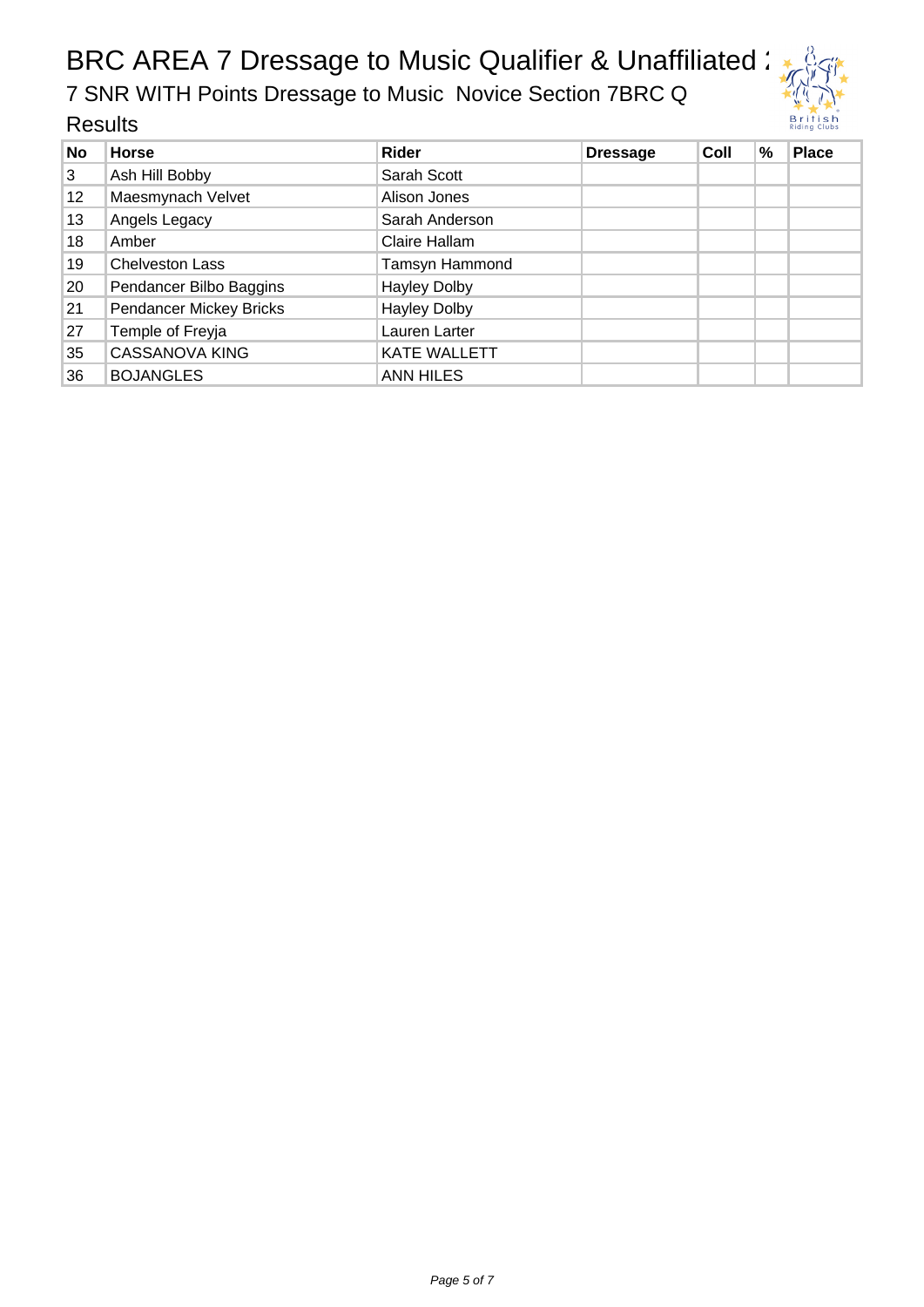8 Mixed SNR/JNR Dressage to Music - Elementary Section 8BRCQ